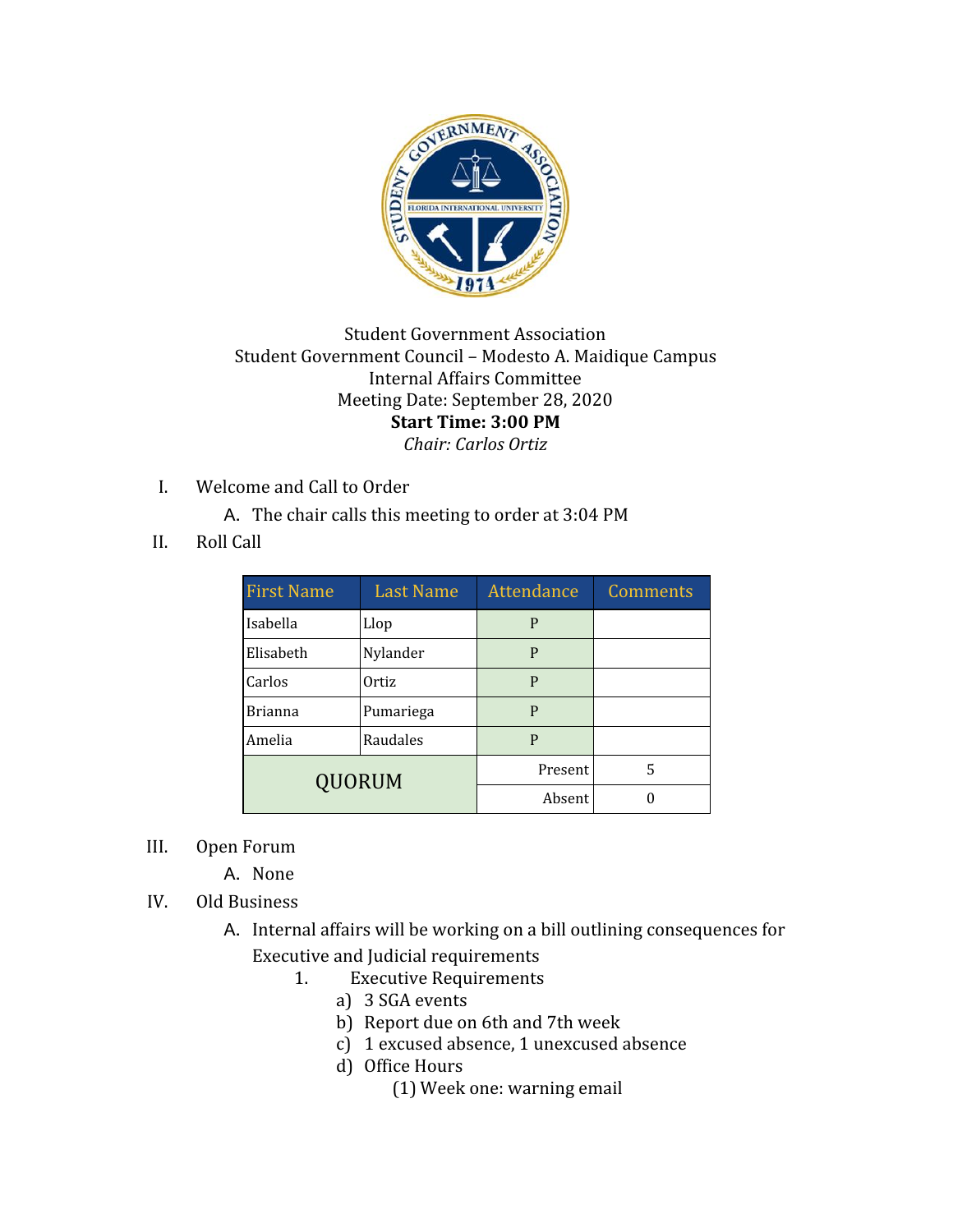- (2) Week two: voting and speaking rights revoked
- (3) Week three: priority review for impeachment
- 2. Judicial Requirements
	- a) 1 excused absence, 1 unexcused absence
	- b) Removing events for deputies and clerk
	- c) Office hours
		- (1) Week one: warning email
		- (2) Week two: voting and speaking rights revoked
		- (3) Week three: priority review for impeachment
	- d) University Defender and Attorney General, present a report to SGA Senate once a month
- 3. Chairman Ortiz to author
- V. New Business
	- A. Senator Report #1
		- 1. [https://fiu.campuslabs.com/engage/submitter/form/sta](https://fiu.campuslabs.com/engage/submitter/form/start/446413) [rt/446413](https://fiu.campuslabs.com/engage/submitter/form/start/446413)
	- B. Event requirement bill
		- 1. Five event promotional posts equals one event
		- 2. Instagram takeover on official SGA Instagram equals one event
		- 3. Attending college event at an official capacity and actively participating equals one event
		- 4. Attending organization events within school at an official capacity and actively participating equals one event
		- 5. All have to be approved by the Speaker for all Senators on a semester basis
		- 6. Vice-chair Nylander to author
	- C. Zoom attendance
		- 1. Cameras have to be on unless excused by Speaker Fraga and Chairman Ortiz
		- 2. If cameras are off Senator will be marked as unexcused absent
	- D. Missing Office Hours
		- 1. Legislative
			- a) Jocelyn Correa
				- (1) Warning email sent
				- b) Karla Sofia Perez
					- (1) Warning email sent
				- c) Nicholas Pastrana
					- (1) Warning email sent
		- 2. Executive
			- a) Maria Lopez
			- b) Nidiaelenor Gonzalez